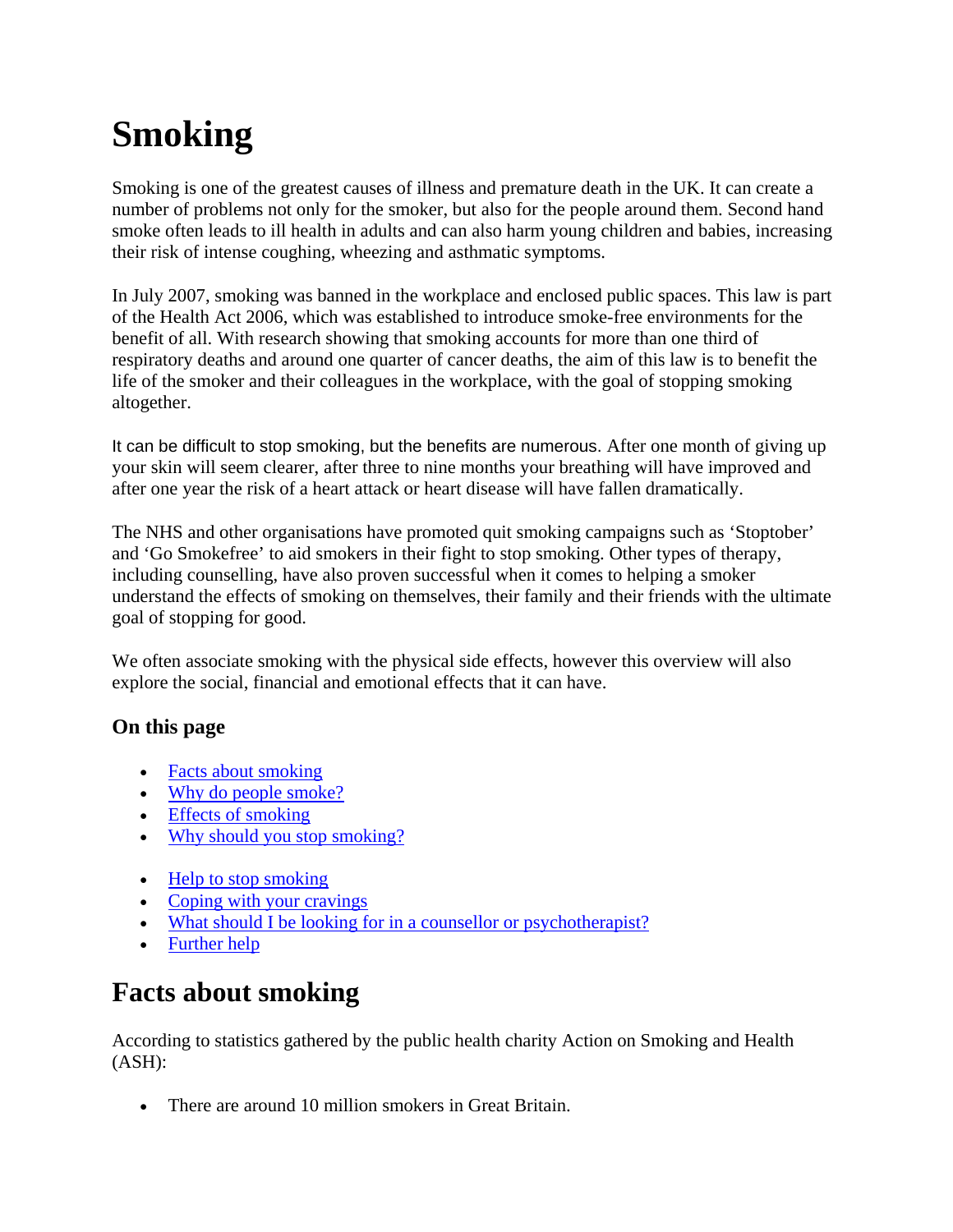- Around 60% of smokers say they would find it hard to last the entire day without smoking.
- Tobacco smoke comprises of over 4,000 chemical compounds.
- There are approximately 100,000 deaths a year in the UK that are directly linked to smoking related diseases.
- For a long-term smoker, the life expectancy is 10 years less than that of a non-smoker.
- Half of all regular smokers die of smoking-related diseases.
- Smoking accounts for over one third of respiratory deaths, over one quarter of cancer deaths, and about one seventh of cardiovascular disease deaths.

# **Why do people smoke?**

For quite some time a major effort has been underway to curb the world's smoking habit. Laws are in place to prohibit smoking in certain areas, taxes on tobacco products continue to skyrocket and research highlighting the link between smoking and serious health issues continues to grow, yet still millions continue to smoke - but why? Below, we explore some of the reasons an individual might pick up their first cigarette:

#### **Boredom**

Boredom can trigger a wide range of behaviours and habits, including smoking. The amount of excitement and novelty we require differs for each individual, which relates to how easily a person becomes bored.

#### **Imitating parents**

Habits of parents can influence their children. Research suggests a child is three times more likely to take up smoking if both parents smoke.

#### **Self-expression**

Smoking can start off as a form of self-expression and then develop into a habit. You might start smoking to stand out from the crowd, but the longer you continue the easier it is to become addicted.

#### **Social acceptance**

Social acceptance is a key factor why people start smoking from a young age. If you are the only non-smoker among your friends, it can be hard to resist as you feel the pressure to join in.

#### **Stress**

Most adults quote stress as one of the main reasons they started or continue to smoke.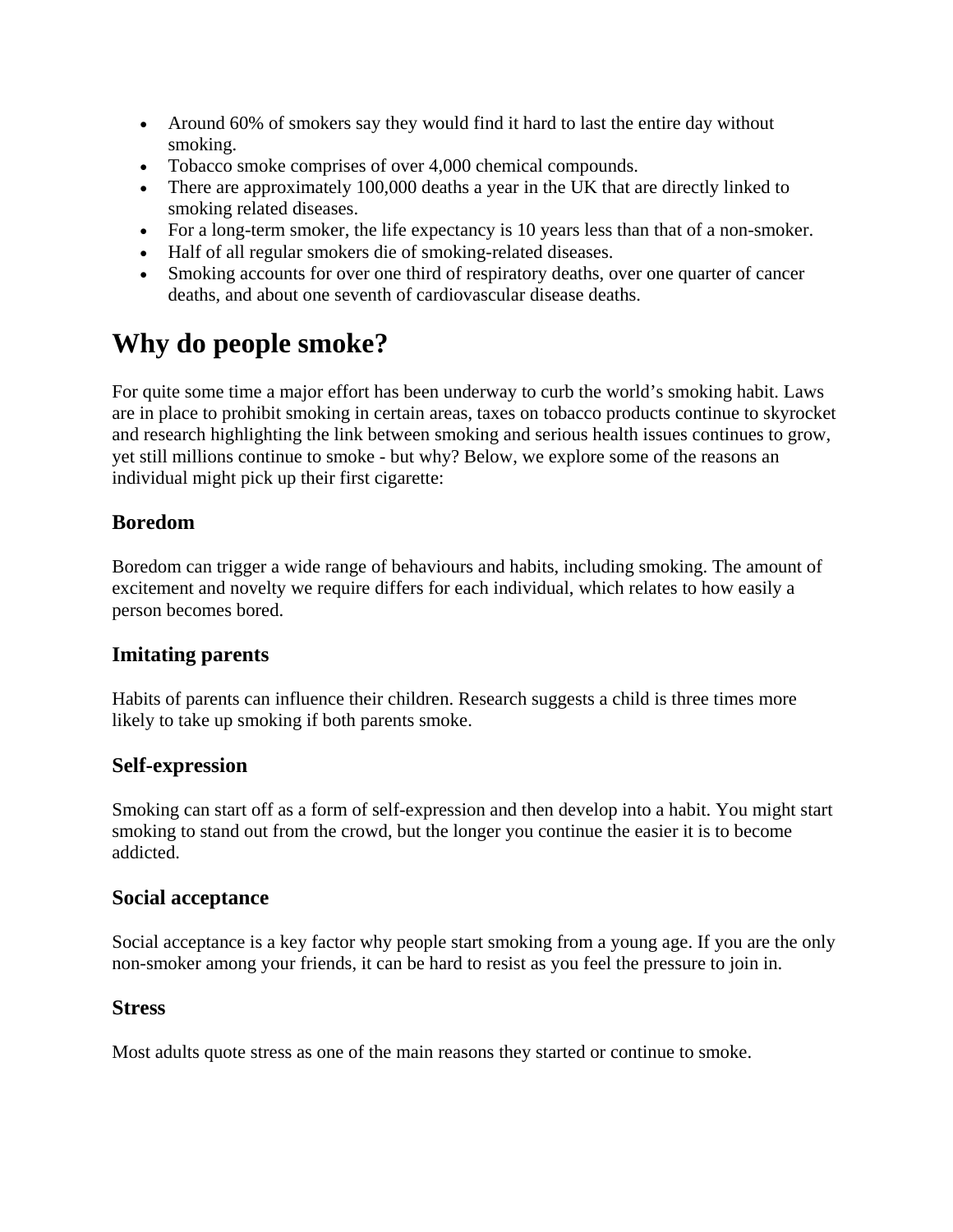If you are a smoker, think back to when you first bought a packet of cigarettes. Did you know the effect that smoking addiction could have on you and the people around you? Were you aware that cigarettes could cause addiction?

For new smokers, information on the effects of smoking is easily available with smoking cessation services and therapy being more accessible than ever before.

# **Effects of smoking**

According to NHS Choices, smoking increases the chance of you developing more than 50 health conditions. Here are a number of serious health conditions that can develop as a result of smoking:

#### **Heart disease**

Around one in six people develop heart disease due to smoking. It's the biggest killer in the UK, causing approximately 120,000 deaths each year.

#### **Chronic obstructive pulmonary disease (COPD)**

Approximately 25,000 people in the UK die each year from COPD. Around eight in 10 of these deaths are linked to smoking. This disease causes people to be extremely ill for several years before they pass away.

#### **Lung cancer**

In the UK, around 30,000 people die from lung cancer every year. Smoking causes eight out of 10 of these deaths.

#### **Other cancers**

Smokers also develop other cancers including cancer of the throat, mouth, larynx, nose, oesophagus, kidney, blood (leukaemia), and bladder.

#### **Sexual problems**

Smoking can lead to impotency and other sexual problems in middle life.

## **Fertility**

Long-term smoking harms fertility in both males and females.

## **Circulation**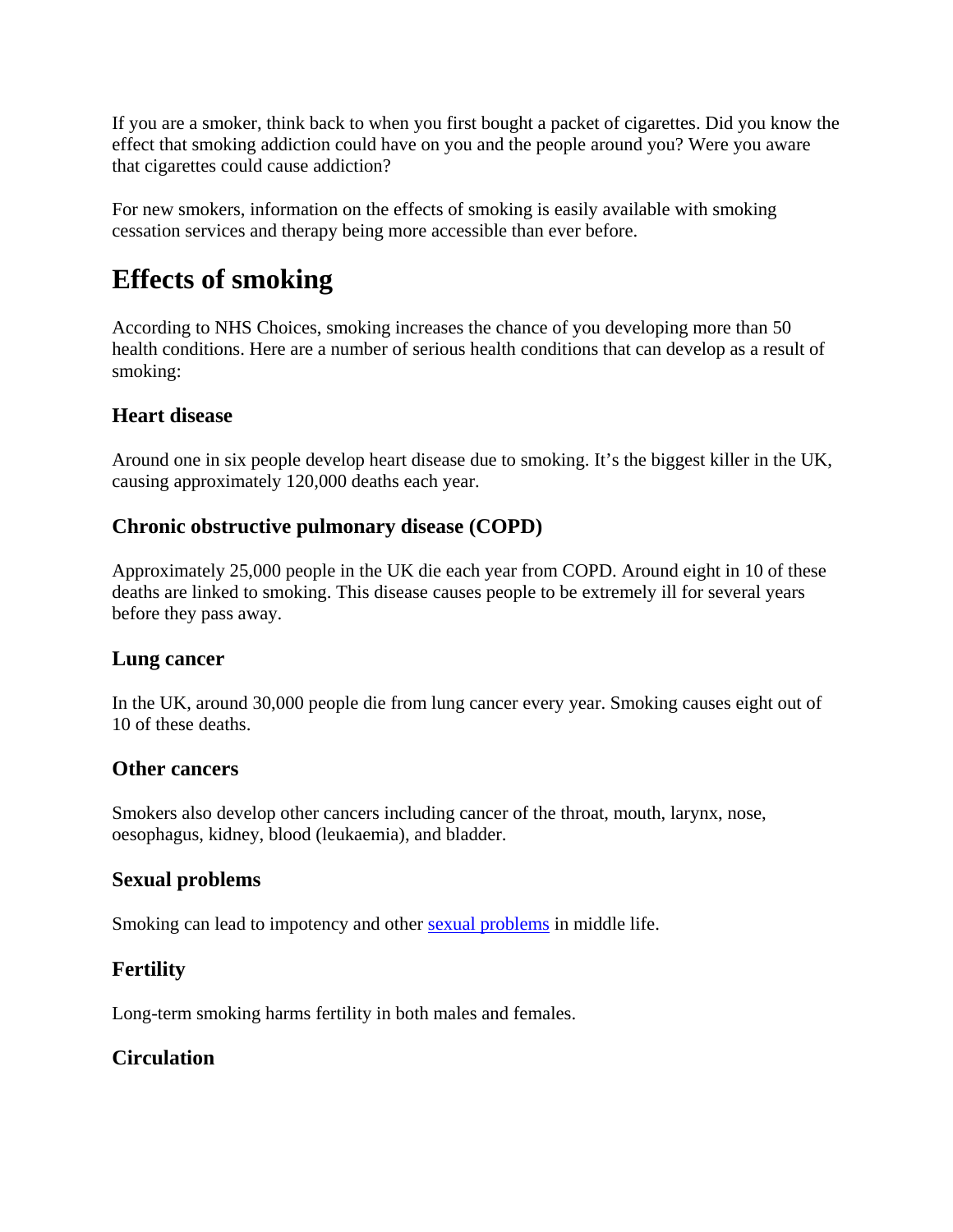Smoking increases the risk of hardening of the arteries, which is also known as atheroma. Atheroma is one of the primary causes of strokes and heart disease.

#### **Rheumatoid arthritis**

Smoking causes around one in five cases of rheumatoid arthritis, which causes inflammation of the joints.

#### **Premature ageing**

Smokers often develop more lines on their face at an early age, which can make them appear older than they actually are.

#### **Menopause**

Women who smoke start the menopause an average of two years before a non-smoker.

#### **Other problems**

Smoking can worsen the symptoms of the following conditions: asthma, chest infections, tuberculosis, chronic rhinitis, diabetic retinopathy, Crohn's disease and multiple sclerosis. It also increases the risk of developing a number other conditions including: osteoporosis, dementia, pulmonary fibrosis, optic neuropathy, psoriasis, gum disease and tooth loss.

# **Why should you stop smoking?**

Stopping smoking can make a big difference to your overall health. The sooner you give up, the better you will feel.

If you have been smoking since you were a young adult and stop before the age of 35, your life expectancy is only marginally less than a non-smoker. If you were to stop before you hit 50, the chance of you developing a smoking-related disease is halved.

#### **Reduced risk of heart attacks and lung cancer**

After one year being smoke free, the risk of having a heart attack decreases to half that of a smoker. After 10 years, the risk of lung cancer also decreases to half that of a smoker. After 15 years, the risk of having a heart attack falls to the same level as a non-smoker.

#### **Helps to stop premature ageing**

When you stop smoking, your facial ageing slows which delays the development of wrinkles. Ex-smokers also benefit from fresher breath, whiter teeth and are less likely to develop gum disease and lose their teeth prematurely.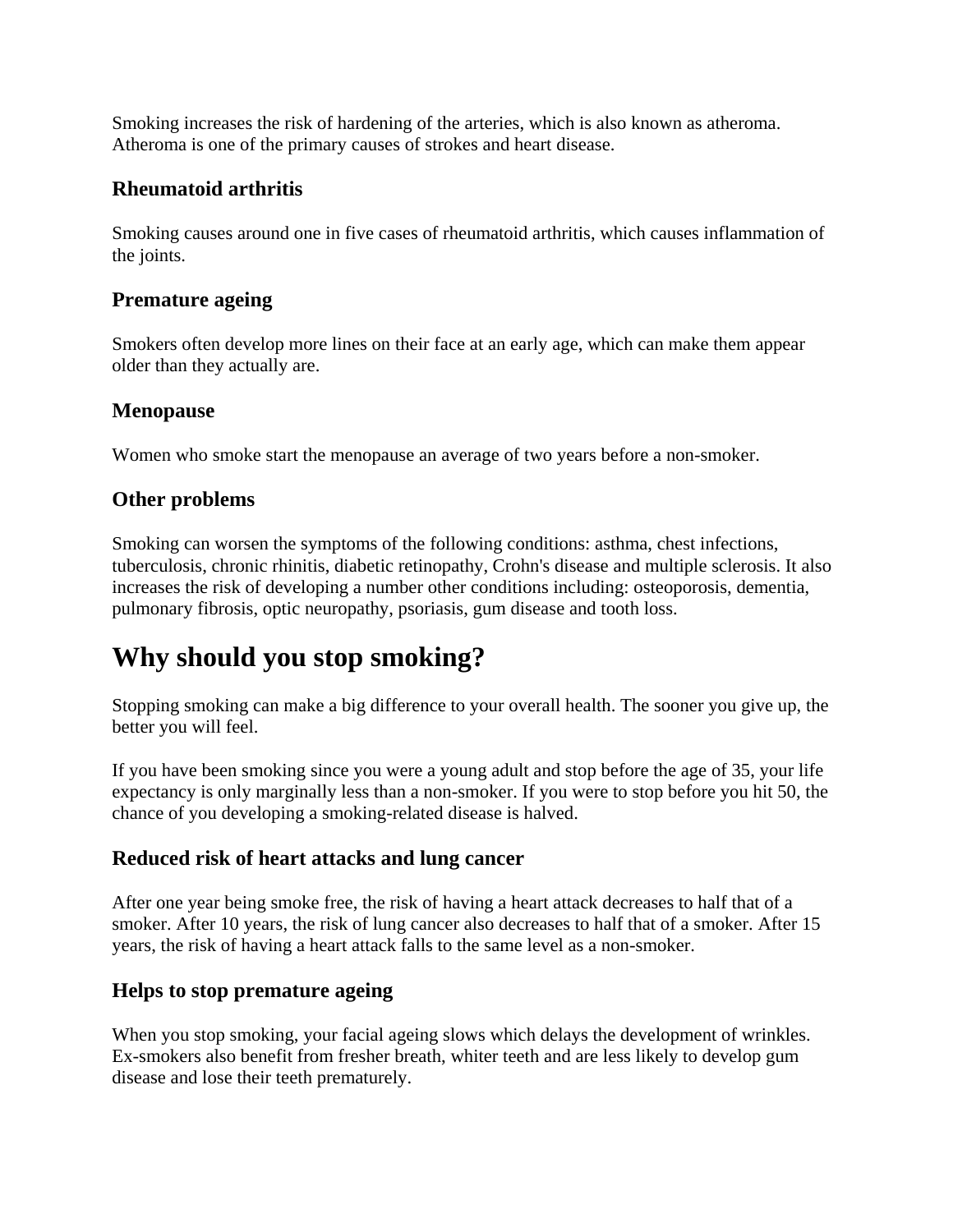#### **Increased lung capacity**

Within nine months of stopping smoking, you gain 10% of your lung capacity back. This may not necessarily be noticeable until you take part in an intensive sport or you go for a run.

#### **Reduced stress levels**

There is a common misconception that smoking decreases stress. The truth is, it only decreases stress when smoking the cigarette and for a short time afterwards. Between cigarettes, stress can actually be heightened due to cravings for the next fix. Removing this craving from your daily life helps to reduce stress, as you will no longer need to rely on smoking for instant relief.

#### **Improved taste and smell**

Another change many smokers will notice when they quit is a heightened sense of taste and smell. Around 4,000 chemical compounds in cigarettes dull your sense of taste, which will gradually return when you give up.

#### **Stronger defence against cold and flu**

After two weeks you will feel more energised as your circulation improves. It will be easier to fight off colds and flu, you will feel less tired and will even be less likely to suffer from headaches.

#### **Improving the lives of others**

As well as improving your own life, smoking cessation improves the lives of the people you live with. Children who live with smokers are three times more likely to develop lung cancer later in life, in comparison to children who live with non-smokers. So when you stop, the chances of the people you live with getting lung cancer and other smoking-related diseases dramatically drops.

#### **The financial impact**

If you smoke 20 cigarettes a day, you could save in excess of £2,000 a year when you give up.

#### **The emotional impact**

The emotional impact of smoking is often overlooked. There is always that constant nagging feeling that you need to stop, either from within or from increasing pressure from society.

A non-smoker may think that it's an easy habit to kick. The reality however is very different and many smokers find it incredibly difficult and often need support.

## **Help to stop smoking**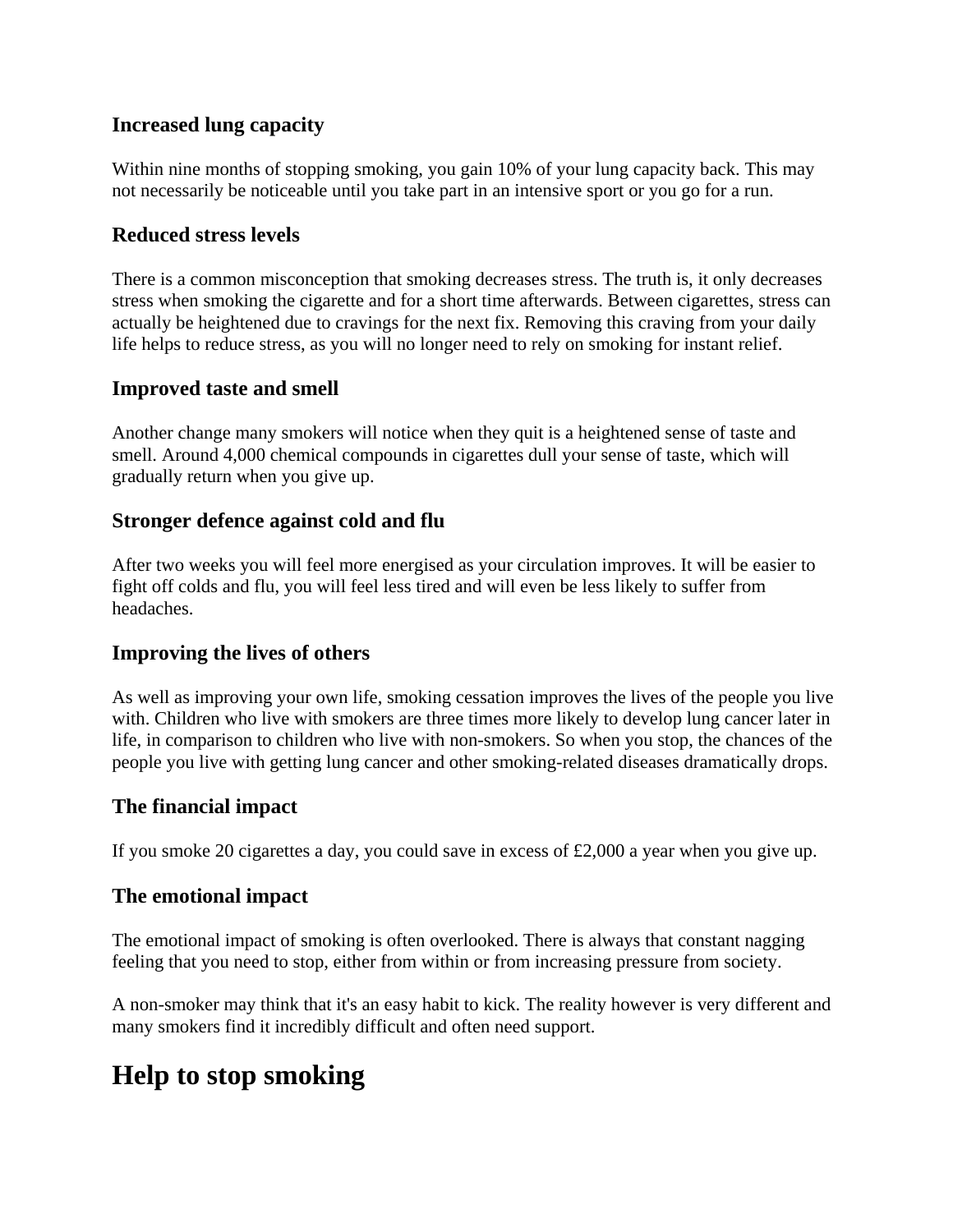On average, two in three smokers want to stop. This can be done in a variety of ways including individual behavioural counselling, group behavioural therapy, telephone counselling and quit helplines.

### **Behavioural therapy**

Behavioural therapy is based on the way you behave and/or the way you think. The objective of these therapies is to positively change your behaviours and thoughts to overcome problems i.e. smoking.

#### **Group behaviour therapy**

Group behavioural therapy makes use of the group dynamic to change the way in which you behave. Having therapy in this way gives you the support of a group who have similar concerns to you.

## **Telephone counselling and quit helplines**

Telephone counselling is accessible, affordable and can also be anonymous. It's becoming much more popular due to the increase in video conferencing software available on the Internet.

One of the most important aspects that will help you succeed is support from others (both professional and personal).

# **Coping with your cravings**

You may find it easier to quit smoking if you are in control of your cravings. Research has suggested that using sheer willpower alone might be too much of a task for some, so using a mixture of behavioural therapy and stop smoking medicines is often recommended to help you in the fight to give up.

A craving occurs when your body misses the regular hit of nicotine. Here are some examples:

- The constant feeling in the back of your mind that you need a cigarette. This will decrease after the first few months of quitting.
- Sudden urges that you need to smoke. These can be triggered by a cue. For example, if you always have a cigarette after dinner, as soon as you finish dinner you will get a craving. Other examples could be when you're stressed, angry or sad and you use a cigarette to relieve the stress of the situation.

You can tackle your cravings using nicotine replacement therapy, prescribed stop smoking medicine and behavioural changes.

## **Nicotine replacement therapy (NRT)**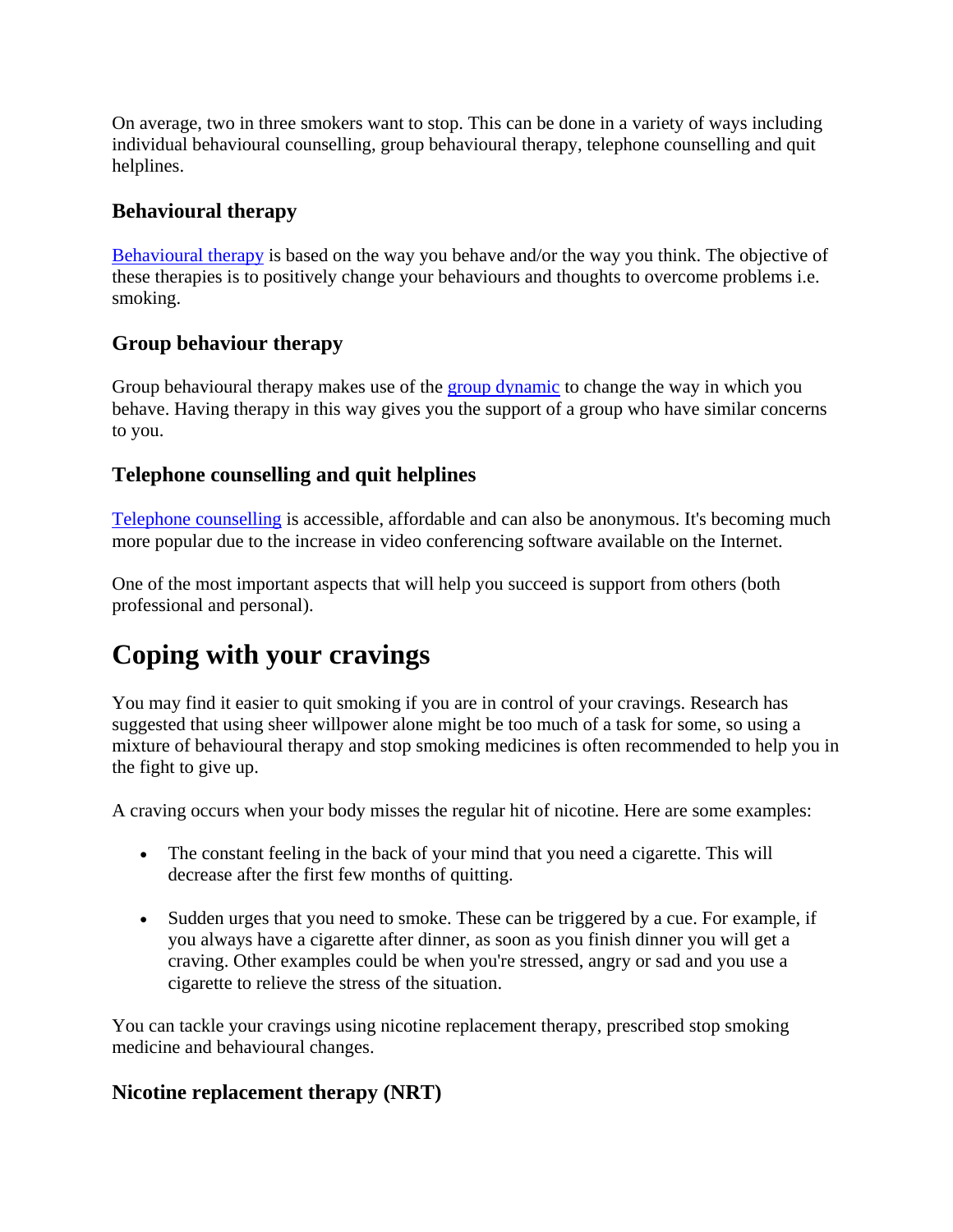Nicotine replacement therapy (NRT) satisfies the nicotine cravings without the side effects you get with smoking a cigarette. This won't give you the quick hit a cigarette does, but it can soothe these feelings you are having.

#### **Stop smoking medicine**

Prescription tablets are available that work on your brain to reduce the cravings rather than replacing the nicotine in your system.

Ask your doctor or stop-smoking counsellor to advise you on what medicines are available.

#### **Behavioural changes**

Smoking cessation behavioural changes aim to help you quit smoking for good, with the help of NRT and/or stop smoking medicines.

# **Counseling and Support**

Smokers who want to quit can meet a counselor in person (alone or in a group with other smokers) or talk over the phone. The counselor, also known as a coach, can give you good advice on ways to quit and support you while you are trying to quit. The more often you meet, the more likely you will to be able to quit. Talking with a counselor and using quit medicines can give you the best chance of quitting (see "Combination Methods").

To increase your chances of quitting, your counselor should talk to you about:

- **Setting a date to quit.** You will have a better chance of quitting if you pick a date when you will start your quit.
- **Recognizing danger situations.** Identify events, feelings, or activities that increase your desire to smoke or going back to smoking once you have quit. Examples: Being around other smokers, having an alcoholic drink, or having a cup of coffee first thing in the morning.
- **Developing coping skills.**

Identify and practice ways to control your urges to smoke. These are called "coping or problem solving skills."

Example: Learning to cope with smoking urges by distracting yourself or changing your lifestyle to reduce stress.

## **Staying informed.**

Get basic information about smoking and successful quitting. Example: Nicotine leaves your body within 3 days of quitting smoking, and your body begins to adjust within 1-3 weeks after quitting.

**Tobacco-proofing you home and car.**

Remove cigarettes, lighters, matches, and ashtrays so there are no reminders of smoking. This can help reduce your urges to smoke.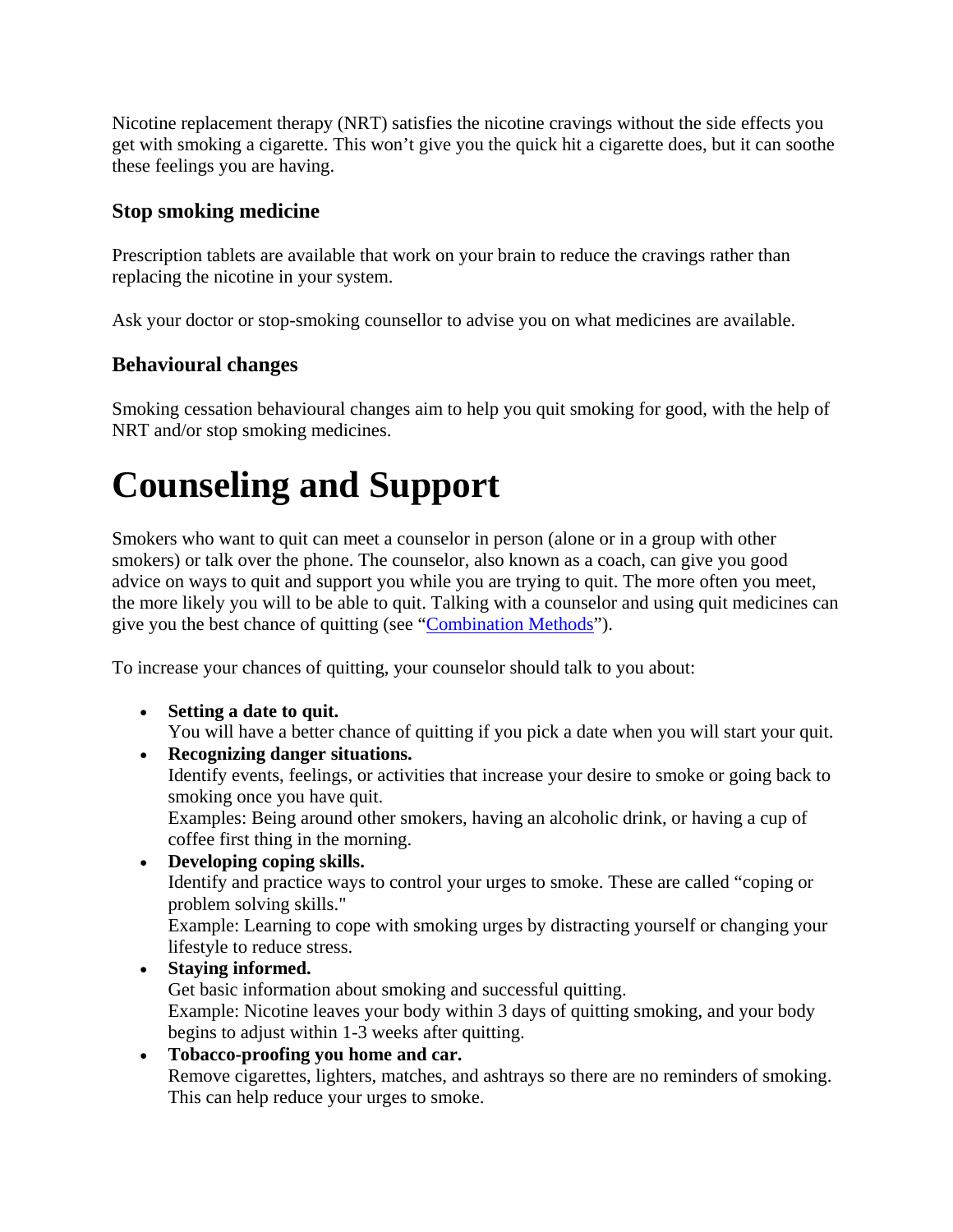#### **Building your social support.**

Ask for support from family and friends. Talk with others about your concerns and the quitting process.

Example: Talk with people who believe you can quit.

#### **Start small**

Tedeschi recommends that counselors use the "five A's" to discuss smoking with clients. In this approach, a practitioner should:

- Ask each client about his or her tobacco use
- Advise all tobacco users to quit
- Assess whether the client is ready to quit
- Assist the client with a quit plan
- Arrange follow-up contact to mitigate relapse

Each of these steps is important, but providing support and follow-up as the client begins to quit is particularly critical, Tedeschi says.

"The first week of quitting is the hardest. If [a counselor] waits for a week to talk to the client, you could lose about 60 percent of people back to relapse," he says. "If someone is able to quit for two weeks, their risk of relapse drops dramatically."

If clients resist the idea of quitting or do not feel ready to quit entirely, Tedeschi suggests that counselors work with them to stop smoking for one day or even just an afternoon. During this time, have clients monitor how they felt: How was their anxiety level? What were their cravings like? This technique can introduce the idea of stopping and prepare clients for the quitting process, he says.

Brooks recommends using motivational interviewing to help clients make the life change to quit smoking. "Nicotine is a drug, and it's no different than if [clients] were to say they want to stop drinking. Work with their motivation to identify what they can possibly do for that," he says.

Part of the quitting process involves clients going through an identity shift, Tedeschi notes. Clients can be *behaving* as nonsmokers — abstaining from cigarettes — long before they make the mental leap that they *are no longer* smokers, he says. It is important for clients to make that mental shift from "a smoker who is not smoking" to a "nonsmoker," Tedeschi says. Counselors need to work with these clients to identify as and accept the nonsmoker label. "As long as someone calls [himself or herself] a smoker, they will be open to turning back to cigarettes," he explains.

#### **Kicking the habit**

Counselors can use the following tips and techniques to better equip clients to meet the challenge to stop smoking.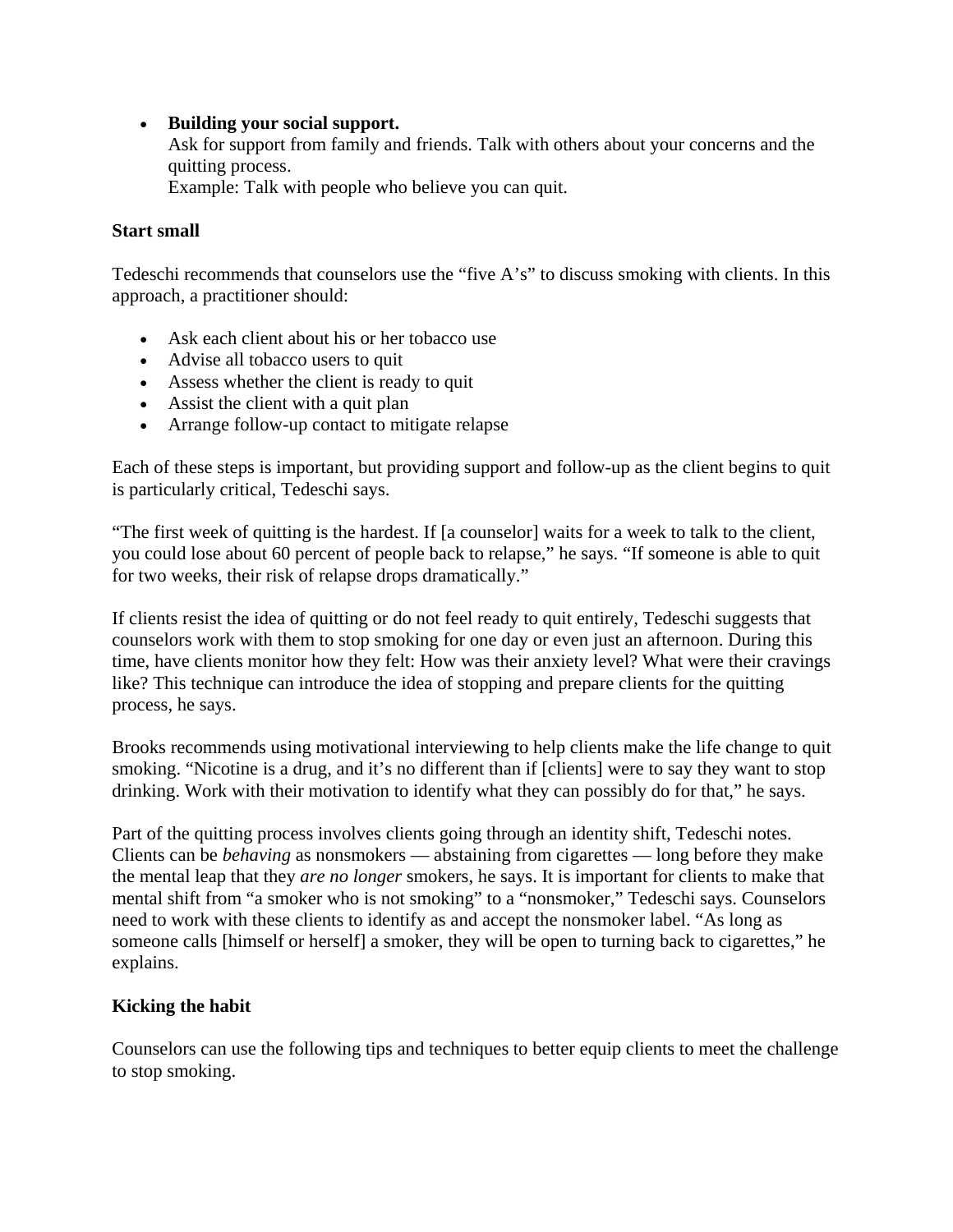**Set a quit date.** This is an important step, but one that clients must take the lead on and choose for themselves, Tedeschi says. Research shows that simply cutting back without setting a quit date isn't very effective, he adds. The behavioral patterns that often accompany smoking (for example, smoking after eating or taking smoke breaks at work) make it very hard to keep tobacco use at a low level. Setting a quit date creates accountability and is a "sign of seriousness," he says. At the same time, be flexible. "For some people, it's just too hard to think about [sticking to a quit date]," Tedeschi says. "For some — especially those who are struggling with other substances — they need to take one day at a time."

**Be aware of psychotropic medications.** Counselors should be aware that if clients are taking prescription medicines for anxiety, depression, bipolar disorder or other mental illnesses, their dosages might need to be adjusted as they quit smoking. Nicotine is a stimulant, so it speeds up a person's metabolism. This means a person who smokes will burn through psychotropic medications faster than someone who doesn't smoke, Harms explains. Counselors should be certain to talk this through with clients and work with their doctors to modify their dosages, he says. "This is especially noticeable with mood stabilizers. It's acute with bipolar disorder," Harms says.

The same holds true with caffeine, Tedeschi notes. After they quit smoking, clients may notice that they get jittery from caffeine and may need to cut back on their coffee intake.

**Use cognitive strategies.** Counselors can help clients create a list of personal reasons why they want to stop smoking — beyond the health implications, Tedeschi says. The list doesn't need to be long, but the reasons need to be compelling and motivating enough to carry clients through a nicotine craving. For example, one of Tedeschi's clients wanted to quit because his young grandson asked him to. As a reminder, the client kept a toy car that belonged to his grandson in his pocket. "When he had a craving [for a cigarette], he would pull [the toy car] out of his pocket, look at it, hold it and squeeze it," Tedeschi says. "It helped."

**Turn over a new leaf.** As they quit smoking, encourage clients to organize, clean and purge their homes and cars of smoking-related materials such as ashtrays, advises ACA member Pari Sharif, an LPC with a practice in Franklin Lakes, New Jersey. That action will help clients turn a new page mentally and start fresh, she says. Sharif also encourages clients to air out their homes and clean their closets so their clothes and furniture no longer smell like smoke.

On a similar note, if clients have a certain mug that they always use to drink coffee while smoking, Harms suggests that they get a new mug. Or if they always stopped at a certain gas station to buy cigarettes, he suggests that they now change where they buy gas.

**When cravings strike, breathe.** Sharif, a certified tobacco treatment specialist, introduces breathing techniques to all of her smoking cessation clients. She asks these clients to take measured breaths for roughly two minutes, inhaling while slowly counting to four, then exhaling for four counts.

"Instead of the reflex habit to grab a cigarette, take a moment to stop and ask why. Be more in control of yourself and your mind," she tells clients. "Pause to do breathing and body scanning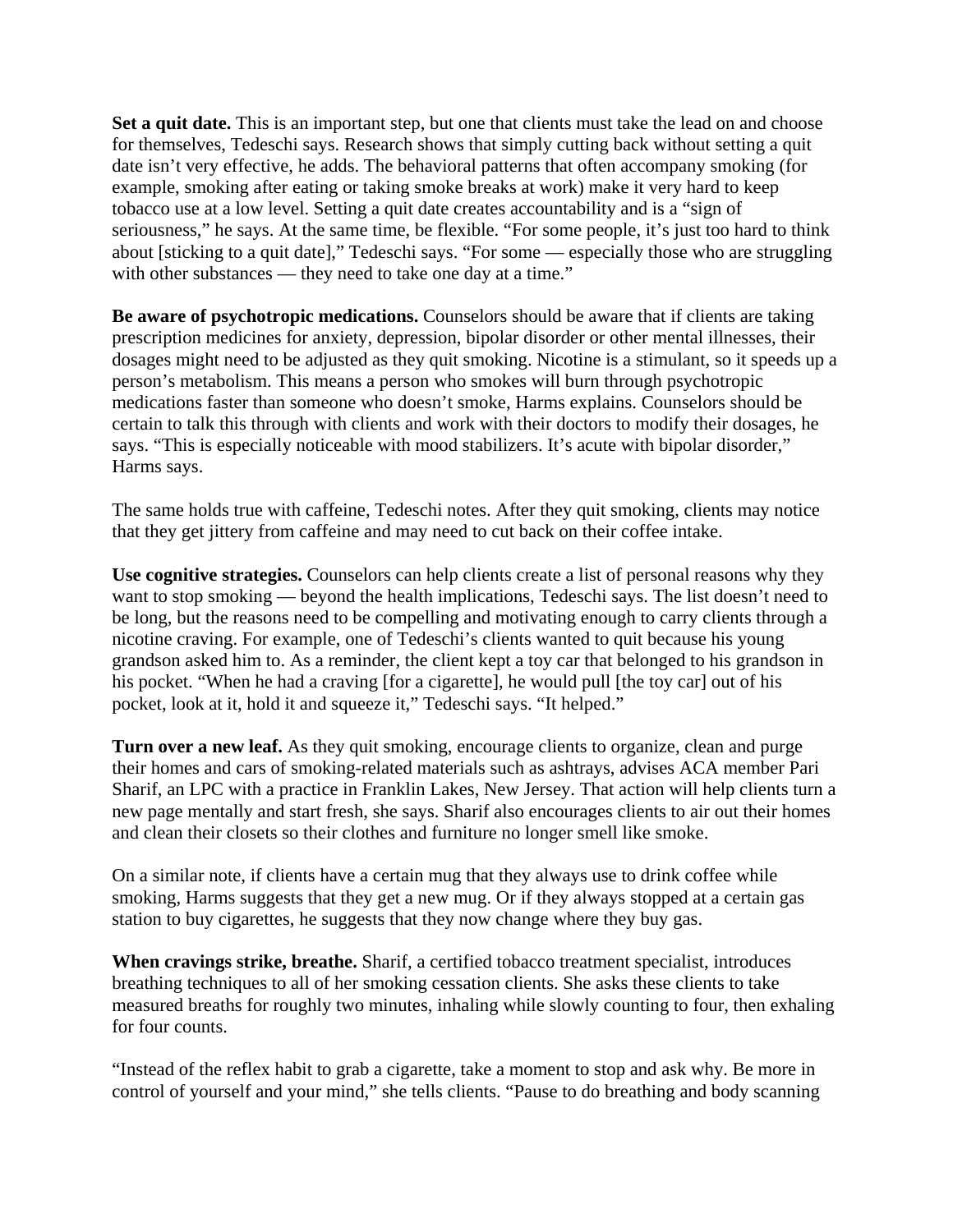from head to toe. Ask yourself, 'What am I doing? Why do I need this [cigarette] to calm down?' … [Through breathing exercises,] your breath becomes deeper and deeper. Close your eyes. Your body starts relaxing and your anxiety level goes down."

Sharif also recommends that clients download a meditation app for their smartphones and use a journal to record how they're feeling when cigarette cravings strike. This helps them log and identify which situations and emotions are triggering their need for nicotine, she explains.

**Get to the root of it.** Asking clients about the circumstances that first caused them to start smoking can help in identifying what triggers their nicotine use and the bigger issues that may need to be addressed through counseling, Sharif says. In some cases, a specific traumatic event or stressor caused the person to start smoking. In other instances, it was a learned behavior because everyone in the household smoked as the client was growing up. "Find out when they started smoking and why," Sharif says. "Gradually, when they become more aware of themselves, they quit."

**Change social patterns.** Cigarettes are often used as a coping mechanism when people experience anxiety in social situations, Harms says, so clients may need to focus on social skills as they start the process of quitting smoking.

"[Cigarettes] are their way to socialize and get out and meet people. If you have social anxiety, you can still go up to someone and ask for a cigarette or ask for a light. It's programmed socialization," Harms explains. "It gives you an excuse to be close to people, feel more sociable. If you take away their cigarettes, you've got to replace that."

Brooks agrees, noting that clients who smoke likely have friends who are also smokers. For example, he says, it is not uncommon to see people smoking and talking together outside of Alcoholics Anonymous meetings. Counselors can help clients prepare to avoid situations where smoking is expected and practice asking people not to smoke around them, Brooks says. Counselors can also support clients in creating social networks of people who don't smoke, including support groups for ex-smokers, he adds.

**Break behavioral habits.** Similarly, Brooks says, counselors can help clients change the behavioral habits they connect to smoking, such as starting the morning by reading the paper, drinking coffee and smoking a cigarette. Counselors can suggest activities and new rituals to replace the old ones, such as taking a daily walk, he says.

Harms encourages clients to replace their former smoke breaks with "clean air breaks." They can still take their normal time outside, but instead of smoking, he suggests that they walk around the block, sit and read a book, eat an apple or use their smartphones outdoors. If they had a favorite smoking spot outside, he urges them to find a new place to go instead.

Find comforting substitutes. "The whole ritual of lighting up a cigarette — tapping the pack to pull out a cigarette and flicking the lighter — the behaviors that go with [smoking] can be very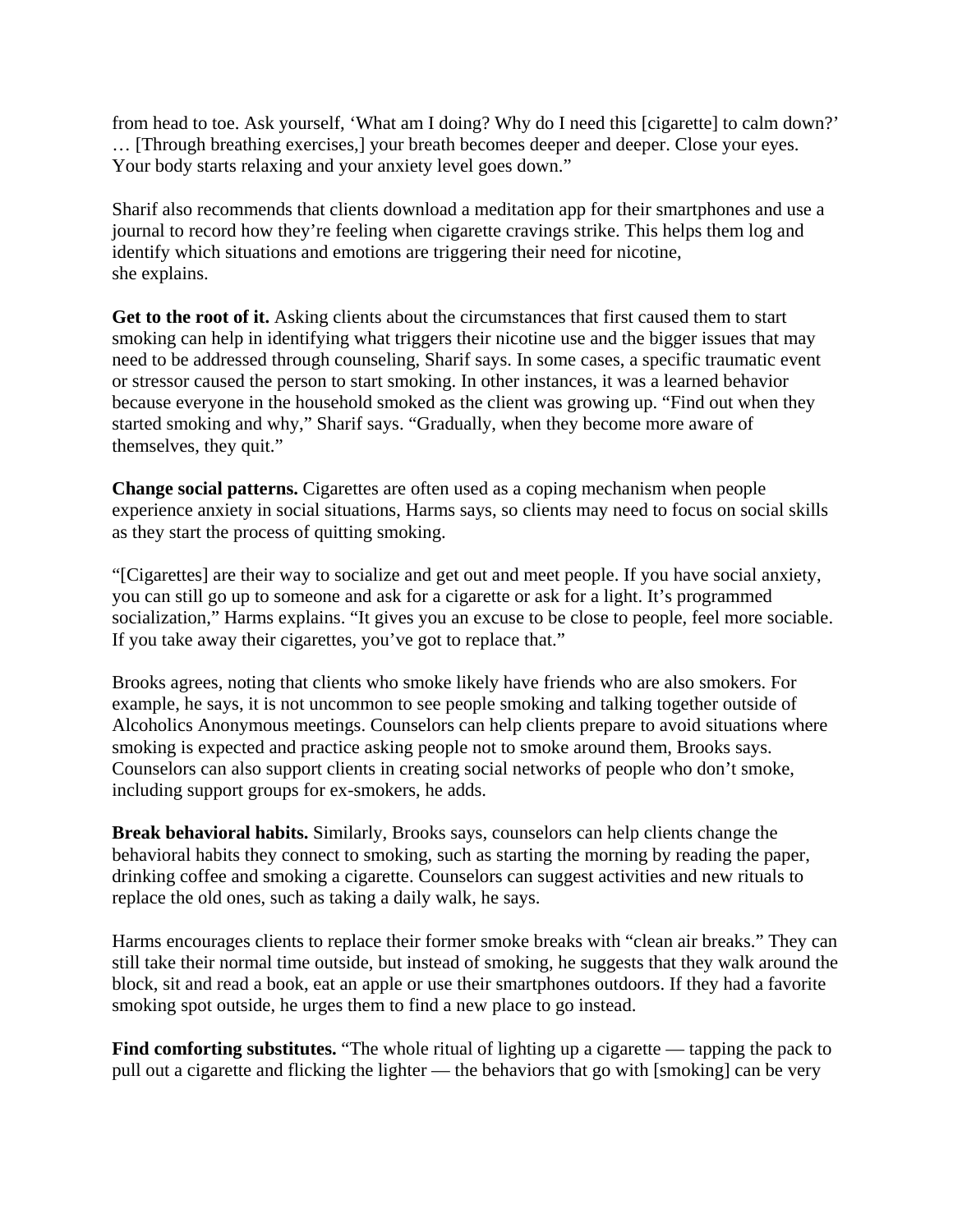comforting," Harms says. "Sometimes that's what's so hard to break — the behaviors that go with it."

Tedeschi recommends that counselors work with clients to have comforting alternatives ready to go even before the clients attempt to quit smoking. It is hard for people to figure out alternatives in the heat of the moment when a craving strikes, he explains. Tedeschi offers several possible substitutes for consideration: sugar-free gum, beef jerky, cinnamon sticks and even drinking straws cut into cigarette-sized lengths through which clients can inhale and exhale.

If clients are comforted by having something in their hands, Brooks suggests keeping a pen, stress ball or prayer beads nearby. Staying hydrated and carrying a water bottle can also help these clients, Tedeschi adds. Most of all, counselors should work toward the idea of replenishment and filling in where clients feel they are losing something, he says.

**Don't dismiss pharmacotherapy.** A wide variety of quitting aids are available, from nicotine patches, lozenges and gum, to prescription pills such as Chantix. The counselors interviewed for this article agree that these stop-smoking aids can be helpful when used alongside counseling. However, Tedeschi says, counselors should work with their clients' physicians when such medications are being used, or make sure that clients are talking with their physicians. Counselors should also be aware of the potential side affects that these medications can have, such as aggressive behavior.

Brooks notes that none of these options is a magic solution to quit smoking. For example, nicotine gum and other medications can be prohibitively expensive, and some clients can continue to smoke even while using nicotine patches or gum. As for electronic cigarettes, Sharif and Harms agree that they are not a recommended alternative. Electronic cigarettes are carcinogenic, addictive and mimic the "puffing" behavior of regular smoking, Harms notes.

**Connect clients with other supports.** Counselors should equip clients with resources they can turn to outside of counseling sessions, such as local support groups for ex-smokers or the phone number for their state's tobacco quitline, Brooks suggests. Nicotine Anonymous (*nicotineanonymous.org*) is an ideal resource for clients who are trying to stop smoking, Brooks says. The 12-step method at Alcoholics Anonymous (AA) can also be applied to tobacco use for clients who attend AA meetings already or who don't have a Nicotine Anonymous support group in their local area, he adds.

Sharif suggests that counselors keep brochures and other information about quitting smoking alongside the materials they might have about depression or suicide prevention in their offices or waiting rooms. It is better for counselors to distribute information that they have vetted themselves rather than having clients search the internet for information on their own, she notes.

**Try and try again**